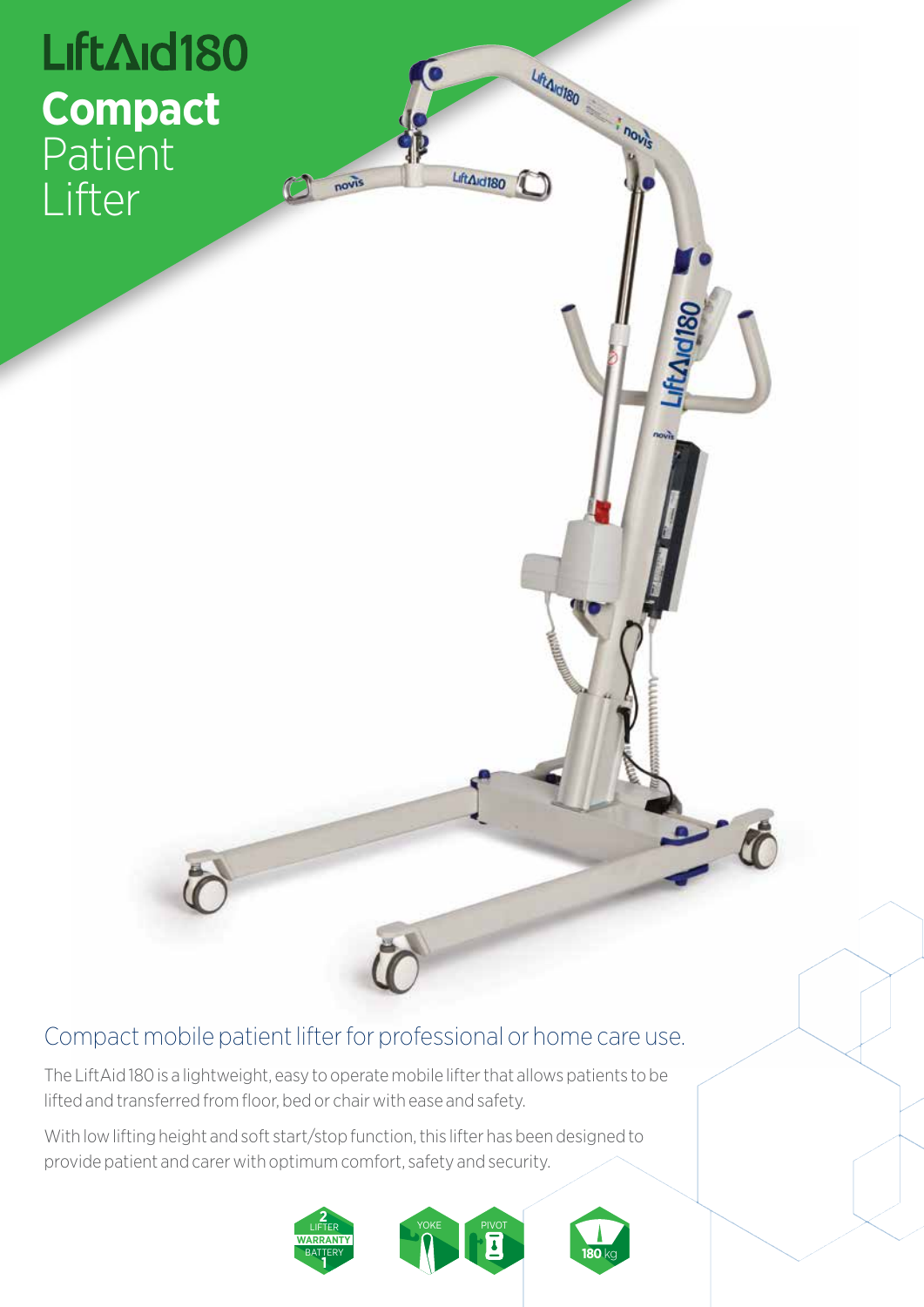# LiftAid **Compact**

With maximum user capacity of 180 kg, this ergonomic lifter is constructed with a powder coated aluminium frame for lightweight manoeuvrability and easy wipe down cleaning.

### Height adjustable frame

The frame features an upright mast and an angled boom. Three height settings are available to ensure overall mast height can be set to match environmental and lifting needs. A quick release hook system allows quick and easy installation of the sling bar.

#### Stable and manoeuvrable

Swivel style, 75 mm 3" front and 100 mm 4" rear castors, including foot operated step-on lockable brakes on both rear castors.

ease of access around furniture.

The 'U' shaped base functions electrically, with leg opening operated via the handheld controller. The wide flanged front legs offers enhanced stability and

#### Electronic hand controller

The handheld controller features an extendable cord with simple push buttons for raising / lowering the lifter and opening / closing the base legs. The controller also displays overload indicator, battery charge and service status lights for easy visibility.

The handheld device can be hung on the lifter when not in use.



#### Intelligent in-built diagnostics

The rechargeable battery, mounted low on the mast of the lifter, features the advanced Linak® Jumbo Care Diagnostic Control System. This intelligent diagnostic system alerts caregivers when the lift is ready to use and when it is time for service.



The lightweight, environmentally-friendly battery is easy to handle and easy to recharge via connection to mains power. Safety features include an emergency stop button and emergency lowering device.

#### Compact storage

For ease of storage or transportation, the mast can be easily removed from the base without the need for tools.



#### Pivot frame

An optional pivot frame provides enhanced patient positioning and comfort and improved balance point (uses pivot slings with keyhole fittings).

#### Slings

A range of slings can be used with the lifter in sizes ranging from S to XXL, including the ProSling Yoke, Pivot and Disposable slings.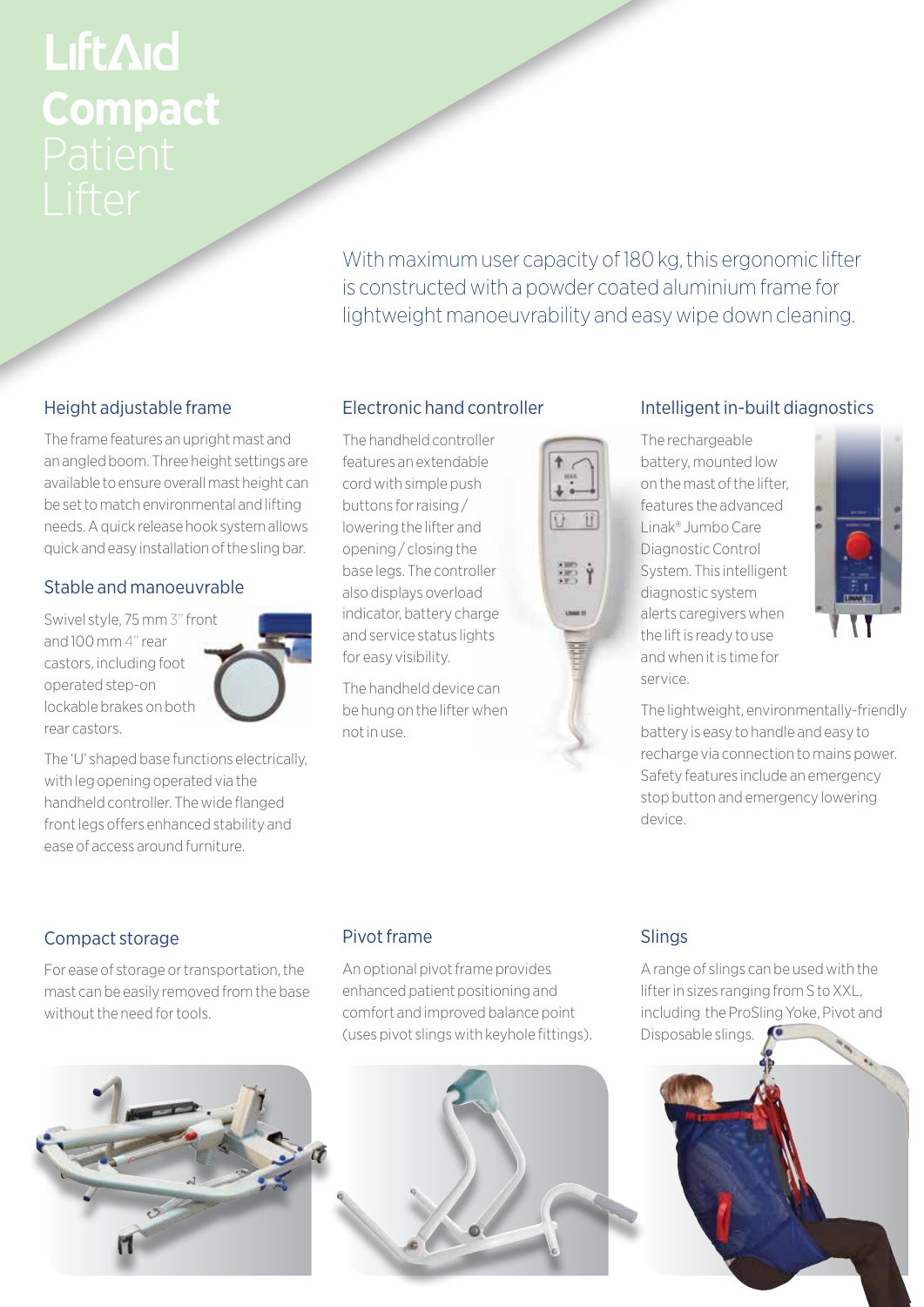